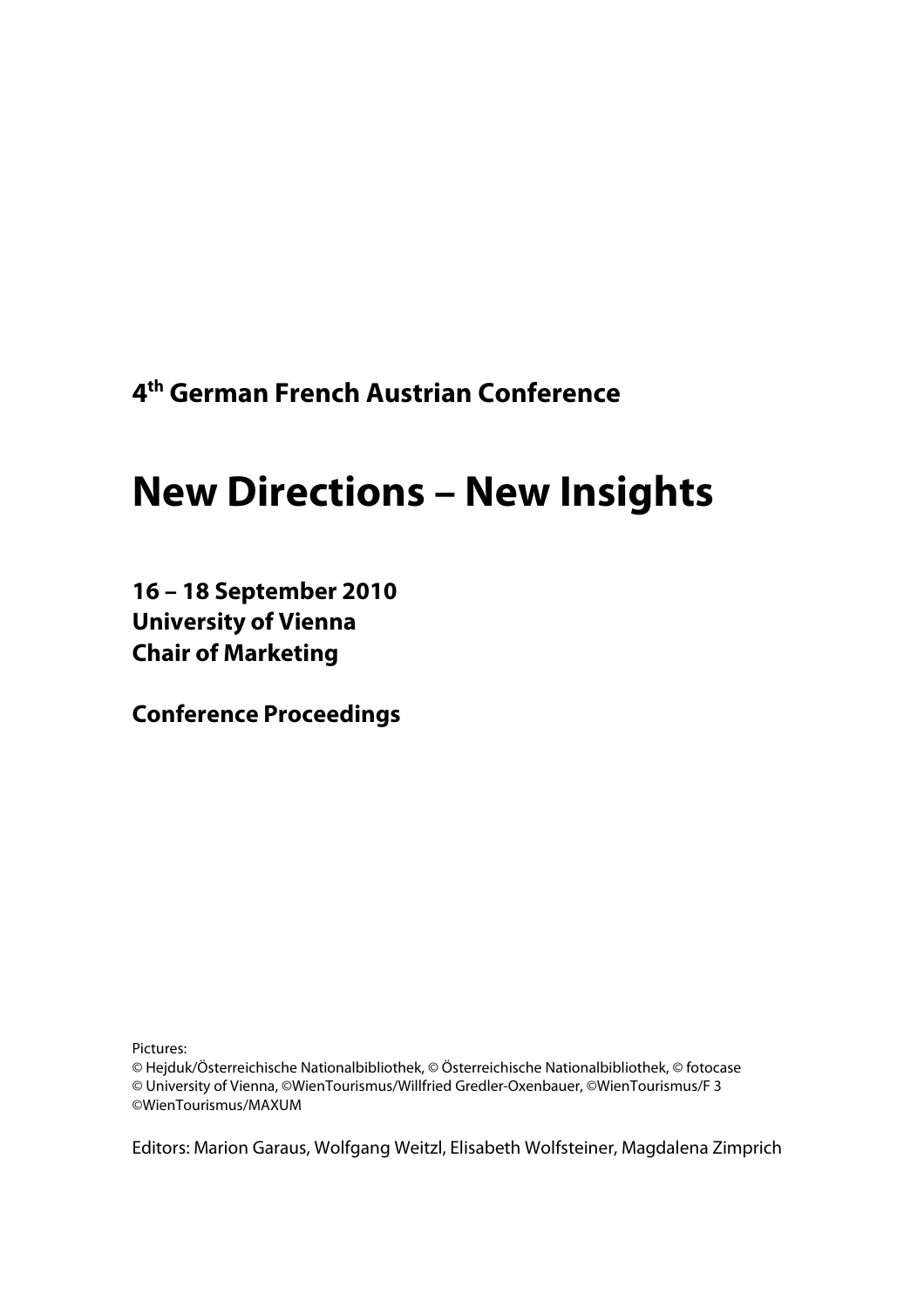## - **FA17**  Room U17 **Consumer Behavior 1**

Chair: Mitchell, Vincent-Wayne; Cass Business School, v.mitchell@city.ac.uk

## **The Effects of Cognitive-Brand Age Congruity on Brand Preference under Different Product Categories**

Bei, Lien-Ti; National Chengchi University, Lienti@nccu.edu.tw Chang, Chia-yang Mac; National Chengchi University, maverick9527@anet.net.tw Huang, Chao-hui; National Chengchi University, 96355030@nccu.edu.tw

The purpose of this research is to examine the moderate effect of product category on the relationship between cognitive-brand age congruity and consumers' brand preference. According to self-congruity theory that consumers want to be self consistent, they should prefer a brand with an age image congruent with their own age image, such as cognitive age. Moreover, the effects of cognitive-brand age congruity on consumers' brand preference in utilitarian, hedonic, and symbolic products should be different. This study employs a face-to-face survey of 442 respondents in several shopping districts in Taipei city. The results indicate that when consumers evaluate brands in symbolic product category, they emphasize more on whether their cognitive age is congruent with the perceived brand age than when consumers evaluate brands of utilitarian or hedonic products. Brand managers of symbolic products should carefully build the age image of the brand for the target customers.

Keywords: cognitive age, brand age, cognitive-brand age congruity, self-congruity theory, product category

## **Enhancing customer loyalty to shopping centres through special event entertainment: The mediating role of hedonic value?**

Sit, Jason; University of Surrey, k.sit@surrey.ac.uk

Johnson Morgan, Melissa; University of Southern Queensland, Melissa.Morgan@usq.edu.au Ekinci, Yuksel; Oxford Brookes University, yekinci@brookes.ac.uk

Special event entertainment refers to free entertainment events convened by shopping centres, and popular examples include school holiday events, fashion shows, celebrity appearances and market days. Despite the common use of special event entertainment, very few studies have provided an insight on the effect of special event entertainment on customer loyalty to shopping centres. In particular, very few studies have examined the perceived hedonic value and quality of special event entertainment, and how these two constructs interact to influence customers' approach behaviours in shopping centres. As an attempt to gain this insight, this study surveyed 280 shopping centre patrons in Australia that had experienced special event entertainment. Every 5th shopper in the crowd was approached and handed a self-completed questionnaire. Structural equation modelling was applied to analyse the data. The results showed that perceived hedonic value consisted of two dimensions: entertainment value and exploration value. These two value dimensions are parallel to the passive and active experiential value proposed by Mathwick, Malhotra and Rigdon (2001). Entertainment and exploration value were found to have significant, positive effects on shopping behaviour and behavioural intention of shoppers. However, these positive effects were not identical. Exploration value demonstrated a much stronger, positive effect than entertainment